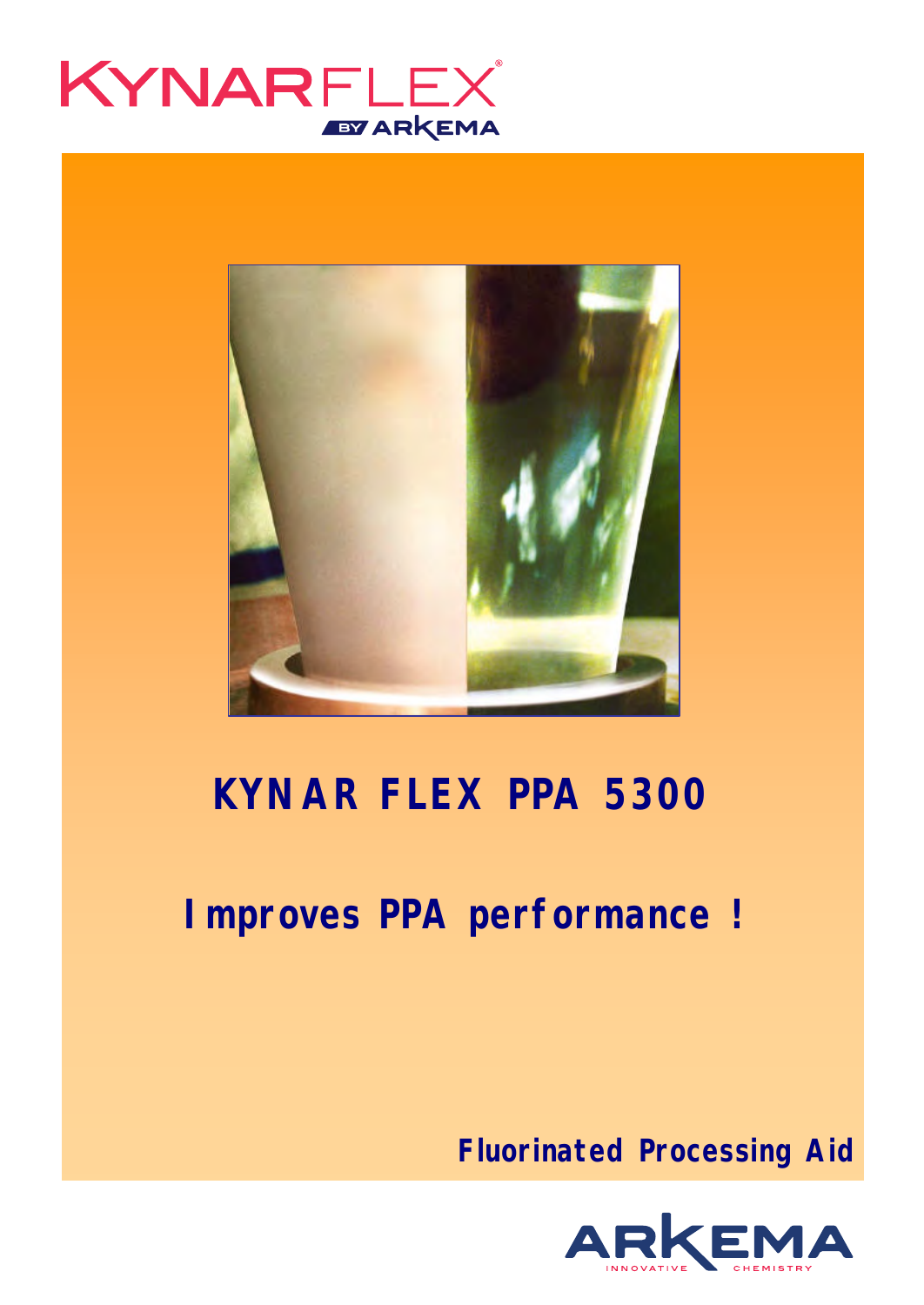# *KYNAR FLEX® PPA*

### **Fluorinated processing aid**

# **KYNAR FLEX 5300 Performance**

KYNAR FLEX 5300 resin imparts the outstanding characteristics of KYNAR Polymer Processing Aids to a wider range of Polyolefin resins and thus expands your opportunities.

KYNAR FLEX 5300 provides much better performance due to faster elimination of the sharkskin effect (eg melt fracture) seen during PE extrusion. It extends as well the scope of its use to Polyolefin resins with additives.

KYNAR FLEX 5300 combines the well-known KYNAR FLEX PPA performance with enhanced very low surface tension characteristics to provide a much more efficient product. Good appearance and increased output are accomplished with 200 to 400 ppm of KYNAR FLEX 5300 maintained on the extruded resin.

#### **Experiments and Production Trials**

We have the equipment and skills to carry out production trials for you. This provides you with fast results and also allows for secure scale-up protocols.





**Industrial** Blown film line

The information contained in this document is based on trials carried out by our Research Centers and data selected from the literature, but shall in no event be held to constitute or imply any warranty, undertaking, express or implied commitment from our part. Our formal specifications define the limit of our commitment. No liability whatsoever can be accepted by ARKEMA with regard to the handling, processing or use of the product or products concerned which must in all cases be employed in accordance with all relevant laws and/or regulations in force in the country or countries concerned. The information provided in this document has been revised for the last time on October 2004.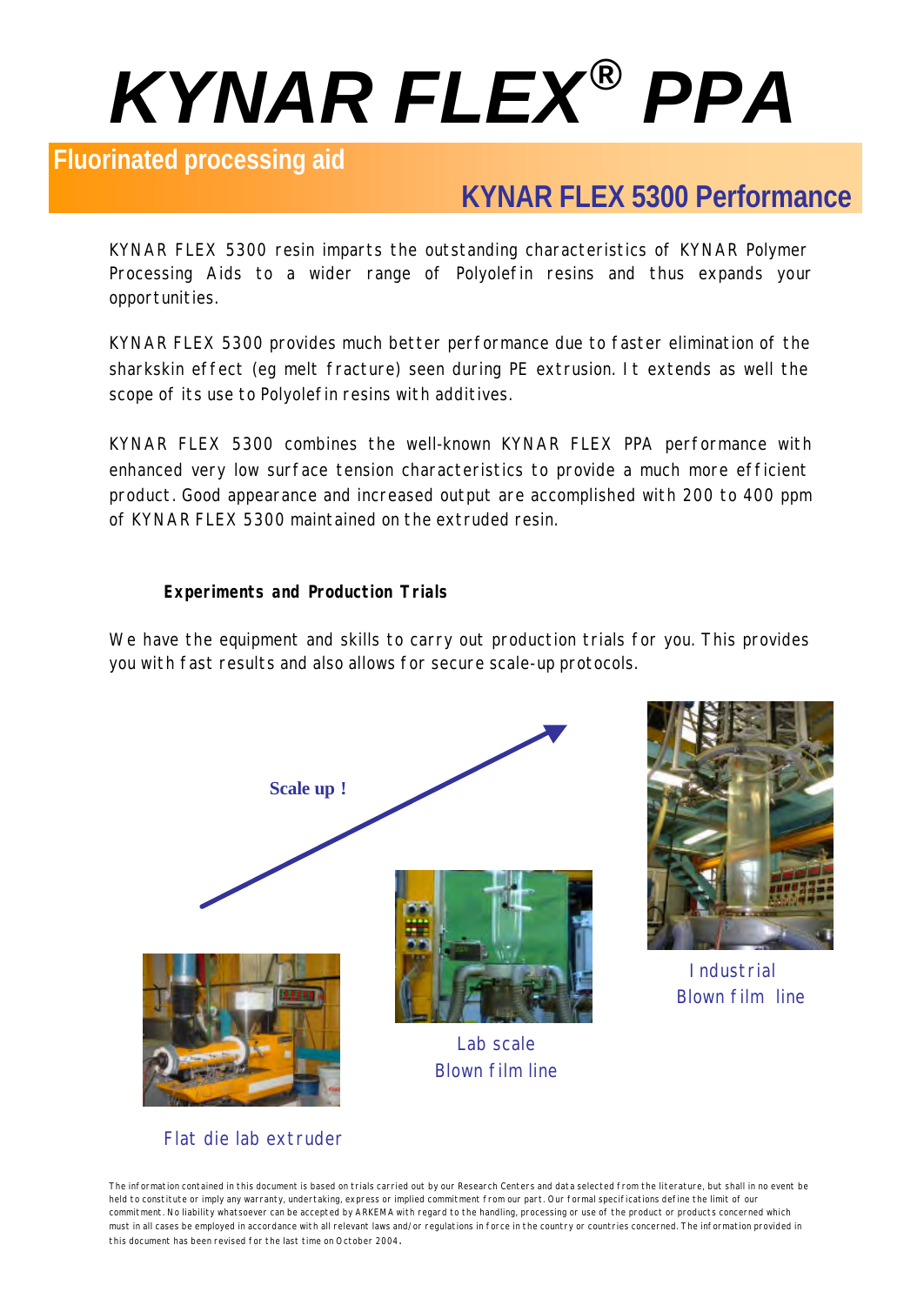## **Fluorinated processing aid**

# **Product selection guide**

KYNAR FLEX 5300 is available in both powder and pellet forms. The pellet form allows very easy Masterbatch production. The results below were obtained with a formulation of a commercial LLDPE (MFI= 1) and 500 ppm of PPAs. Measurements are comparable when melt fracture completely disappears.



When using blown film metallocene PE, results are presented below



**Competition KYNAR FLEX 5300 First generation**

**KYNAR FLEX PPA 5300 Reduces the time to eliminate melt fracture compared to previous PPAs.**